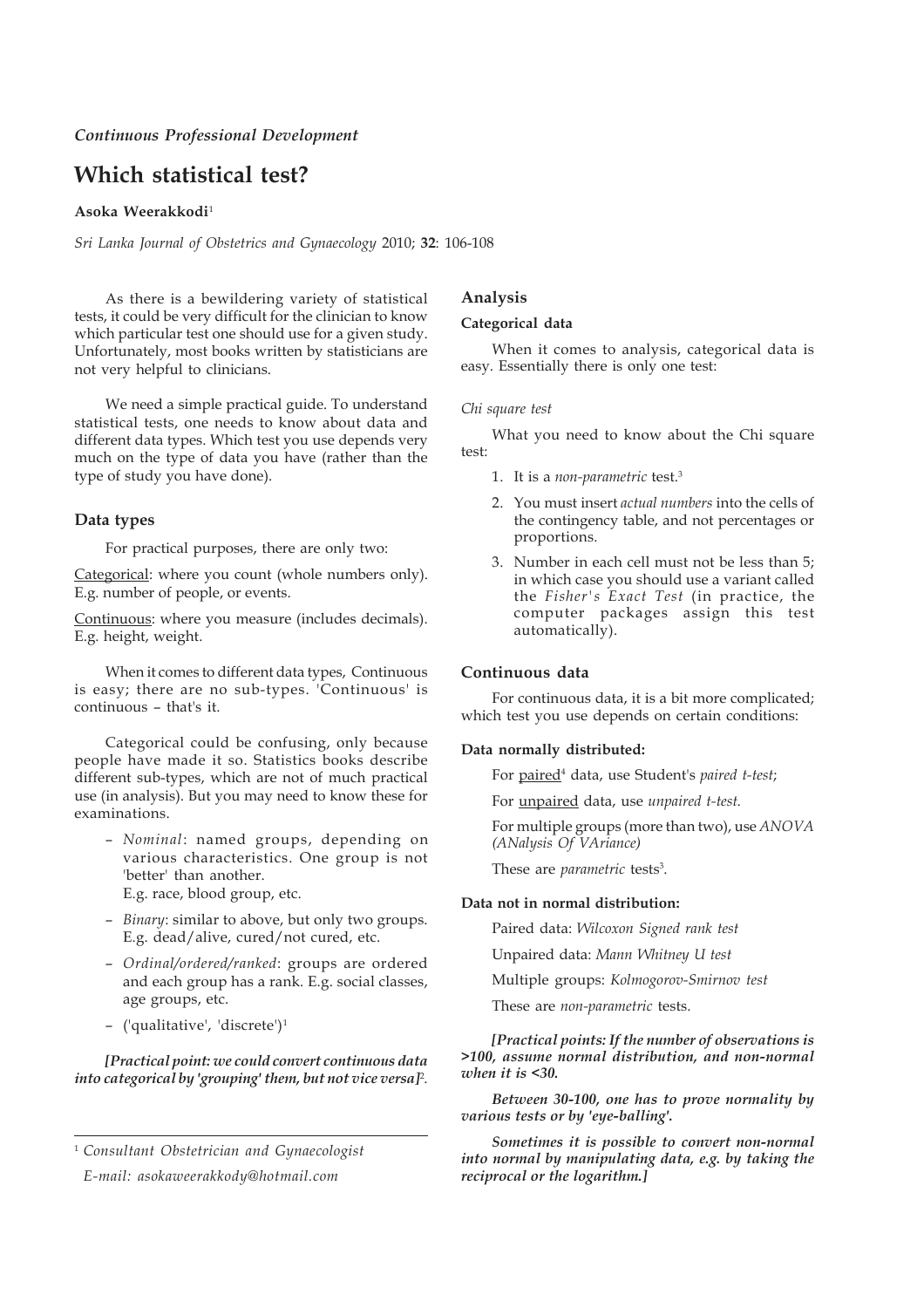# **Summary: which test for which data?**

For Categorical, use Chi Square test.

For Continuous, see chart below.

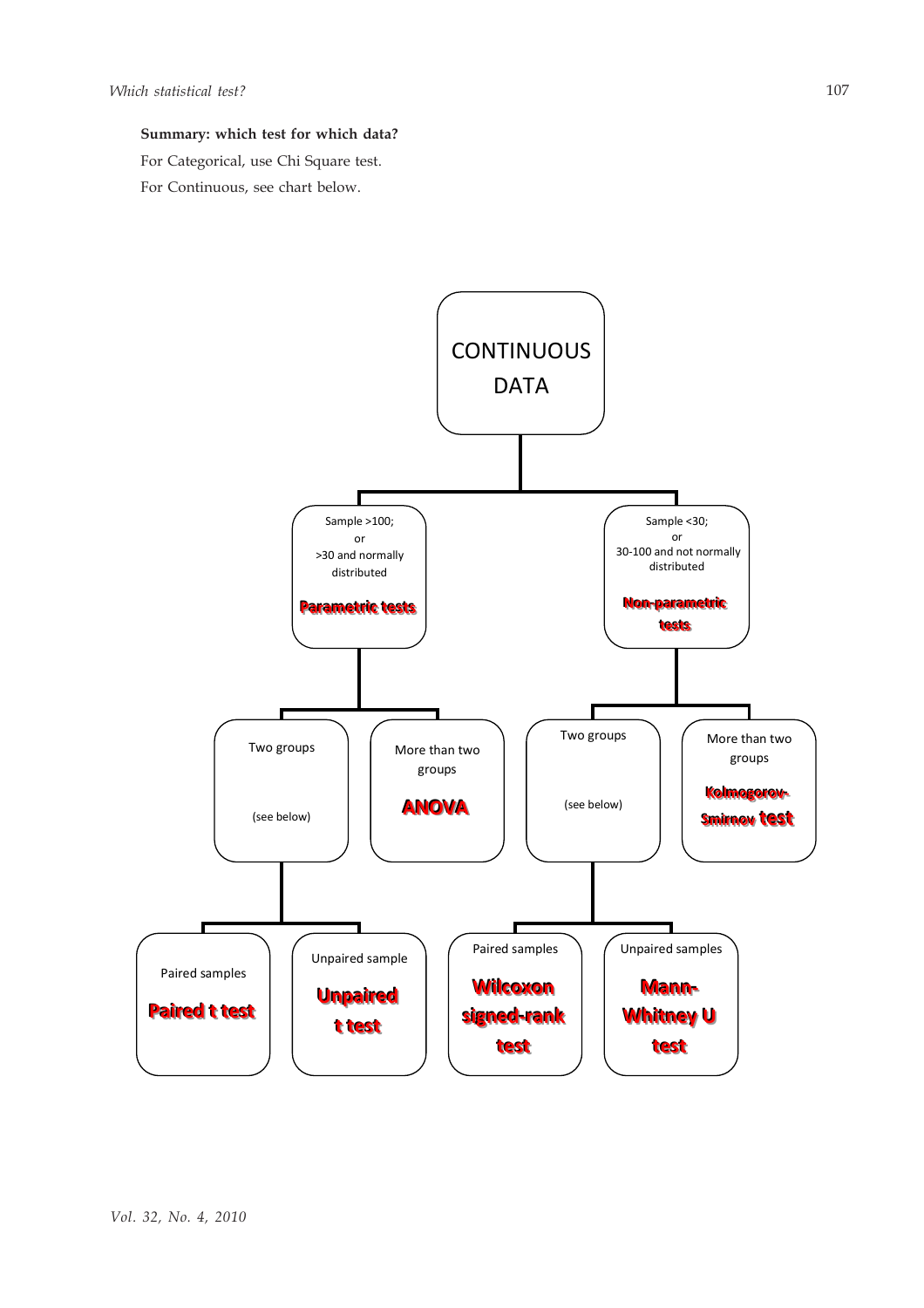# **Notes**

1. Some books talk about 'qualitative' data. It does not make any sense, and is best ignored. While there is a definite entity called 'qualitative research', where you describe quality, for example one's impression of the ambience of a ward, quality of care, etc. There is no such thing as 'qualitative' data in statistics. To do statistical analysis, you need quantities. (Quality can be quantified by using scoring systems and scales; but then you end up with quantities!)

The word 'discrete' is sometimes used to describe categorical data. It is confusing and best avoided.

- 2. If you have a series of wt measurements, you could either enter them individually (as continuous data) or group them into 'categories' of different weight bands. In the latter case, you would analyse them as categorical data.
- 3. Continuous data is described by two important 'parameters' or measures, the mean and the standard deviation. The tests using these are called 'parametric'. For example, the t test could be used to compare two means and determine whether any difference observed is significant.

All other tests, which do not use such parameters, are called 'non-parametric'.

As a rule, parametric tests are more powerful, i.e. for the same question, they could give you the answer with a smaller sample number, for e.g. 350 vs 65!

Thus, researchers would love to use parametric tests every time. But when applied in the wrong setting it could give quite erroneous results. That is why there are strict conditions imposed for their use, most important being the normality of the distribution.

4. Paired vs. unpaired: e.g. if you measure the vital capacity of bikers and non-bikers, you would have two sets of observations. One set is independent of the other, and they are called 'unpaired'.

If you measure the VC of asthmatics before and after using an inhaler, the second set of readings is dependent on the first. They are called 'paired samples'.

Paired samples are less subject to variation (as each individual acts as its own control), and hence needs less numbers than unpaired samples to show significance.

### **Comment**

There are a large number of other statistical tests for various situations, but these are beyond the scope of the average clinician. In practice, it is unlikely that you would use, or be required to know about, anything other than the t test and the chi square test.

My sincere thanks are due to Mrs T S Usha Kiran, Consultant Obstetrician and Gynaecologist at the Royal Gwent Hospital, Newport, South Wales, UK, for valuable advice and for simplifying seemingly complex statistics.